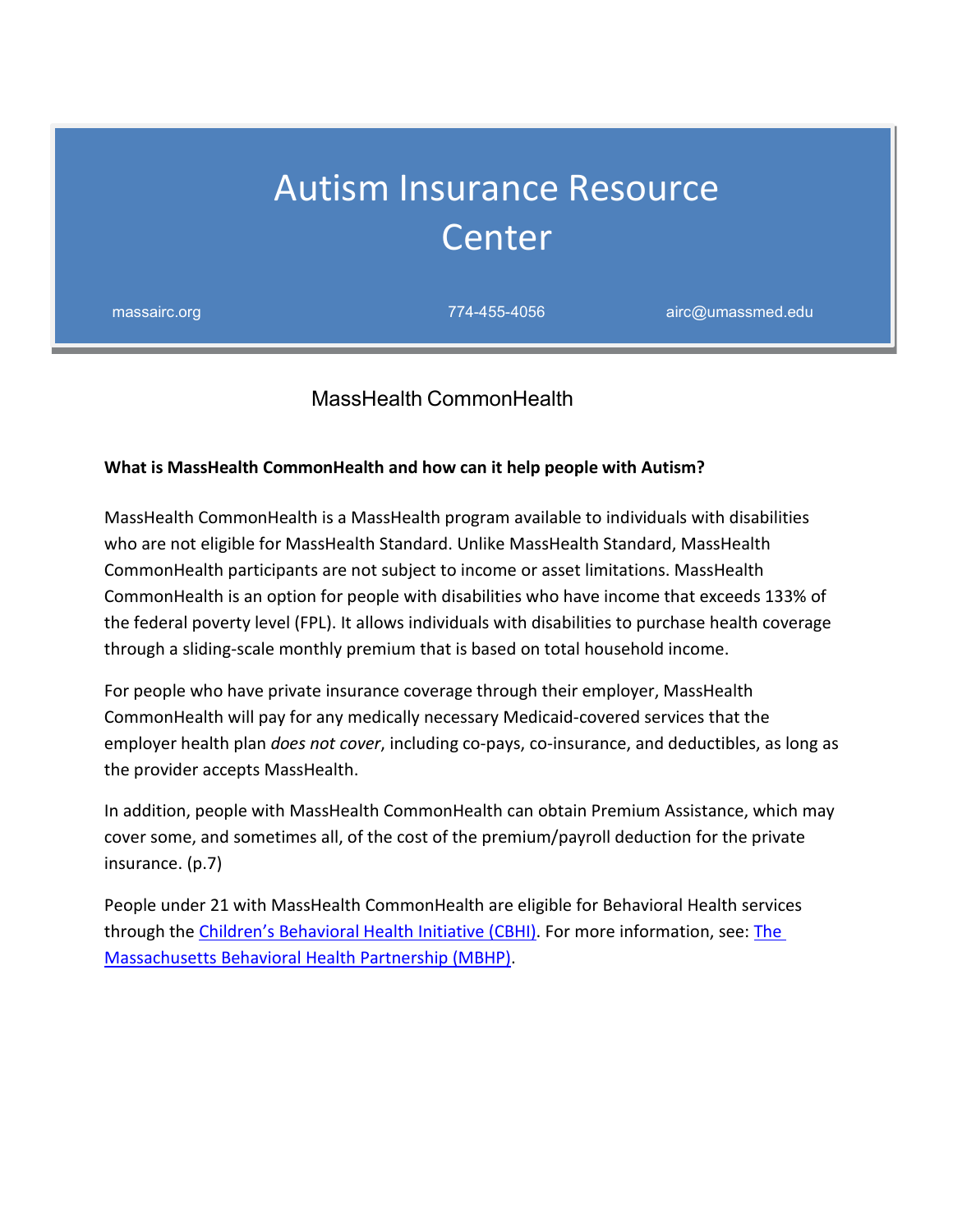The out-of-pocket expenses for MassHealth CommonHealth are 1) monthly premiums, and 2) prescription co-pays. Monthly premiums vary based on household income, family size, whether the recipient has other insurance, and premium assistance benefits. The premium gradually increases with income, which includes wages, SSI/SSDI, and other cash benefits. For youths between 18 and 21 years old certain work requirements and a one-time deductible may apply.

Each family needs to evaluate the costs and benefits of adding MassHealth CommonHealth coverage. This decision should be based on various factors, including the amount of the MassHealth CommonHealth premium, the family's out-of-pocket medical costs from private insurance that would be covered by MassHealth CommonHealth, the amount of Premium Assistance that may offset the CommonHealth premium, and how much you expect to use services covered by MassHealth CommonHealth. The AIRC can help families analyze whether CommonHealth will be cost-effective before they apply.

## **What services are available under MassHealth CommonHealth?**

- Inpatient and outpatient hospital services
- Medical services including lab work, X-rays, therapies, and some dental services
- Applied Behavioral Analysis (ABA) /Social Skills (up to age 21)
- Children's Behavioral Health Initiative (CBHI) Services
- Medical equipment, hearing aids, and prescription drug coverage
- Personal care assistant services
- Mental health and substance abuse services
- Medical-related transportation services

# **Do I have to keep my child on my primary insurance through work if they have Commonhealth?**

Yes. MassHealth is the payor of last resort. This means that they require members to enroll in, and maintain, affordable employer sponsored insurance (ESI). (MassHealth will determine whether available ESI is affordable.) Note: you are required to use your primary plan first if it provides coverage for the services you need.

#### **How does one apply for MassHealth CommonHealth?**

Applying for MassHealth CommonHealth requires three steps:

- General MassHealth Application (Form ACA-3)
- Disability Determination (Supplement)
- Third Party Liability Form (for people with other primary insurance)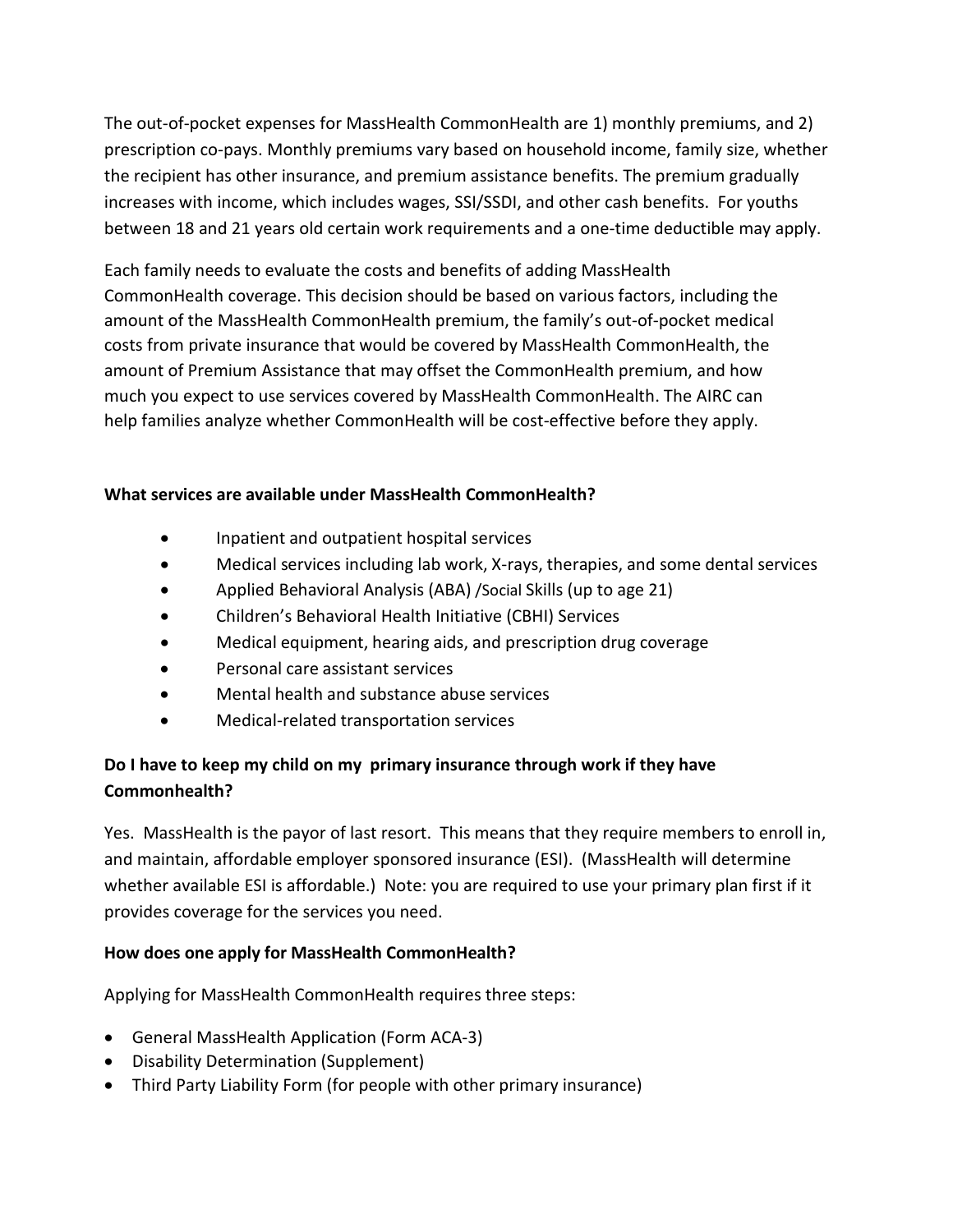#### **STEP 1: Begin by completing the general MassHealth Application (ACA-3)**

There is one application (the ACA-3) for all MassHealth and Health Connector Plans. If your income is above a certain amount, you may receive a letter stating your child is denied because your income is too high. Don't worry. All this means is that your child does not qualify for MassHealth Standard. You may also receive a letter that your child is eligible for a HealthConnector plan, which is not the same as MassHealth CommonHealth. Once you have completed the additional forms to document your child's disability, described below, your application will be forwarded for a disability review to determine eligibility for MassHealth CommonHealth.

There are many ways to complete the ACA-3 Application for MassHealth

- Online You can complete an online application at: [https://www.mahealthconnector.org](https://www.mahealthconnector.org/)  You will create an online account. It is important that you indicate you want help paying the premium and that your child has a potential disability. (If you have questions or need help, call MassHealth Customer Service as indicated below.)
- By Phone You can call MassHealth Customer Service at (800) 841-2900 or TYY (800) 497- 4648 and they can complete an application for you over the phone. (You will still need to submit the required verification documents.)
- By Mail Go to the [MassHealth w](http://www.mass.gov/eohhs/gov/departments/masshealth/)ebsite. Fill out a form "Massachusetts Application for [Health and Dental Coverage and Help](https://www.mass.gov/doc/massachusetts-application-for-health-and-dental-coverage-and-help-paying-costs-0/download) [Paying Costs" \(](https://www.mass.gov/lists/masshealth-member-applications%23massachusetts-application-for-health-and-dental-coverage-and-help-paying-costs-%5Baca-3-(10/18)%5D-)ACA-3). The application can be mailed to: Health Insurance Processing Center, P.O. Box 4405, Taunton, MA 02780 Note: It is NOT recommended that you submit the ACA-3 application by mail as it may take a very long time to process.
- By Fax Fill out and sign the ACA-3 and fax it to (857) 323-8300.
- Other Assistance You can also obtain help from a patient financial counselor at a local hospital, utilize a MassHealth Enrollment Center, or the services of Health Care For All (HCFA) to complete the process. HCFA is a free service that can assist you with completing an application and with follow-up and resolution of problems. HCFA can be reached at 1- 800-272-4232. Many families find it is more convenient to rely on these experienced professionals to manage this process for them. There is no charge for this assistance.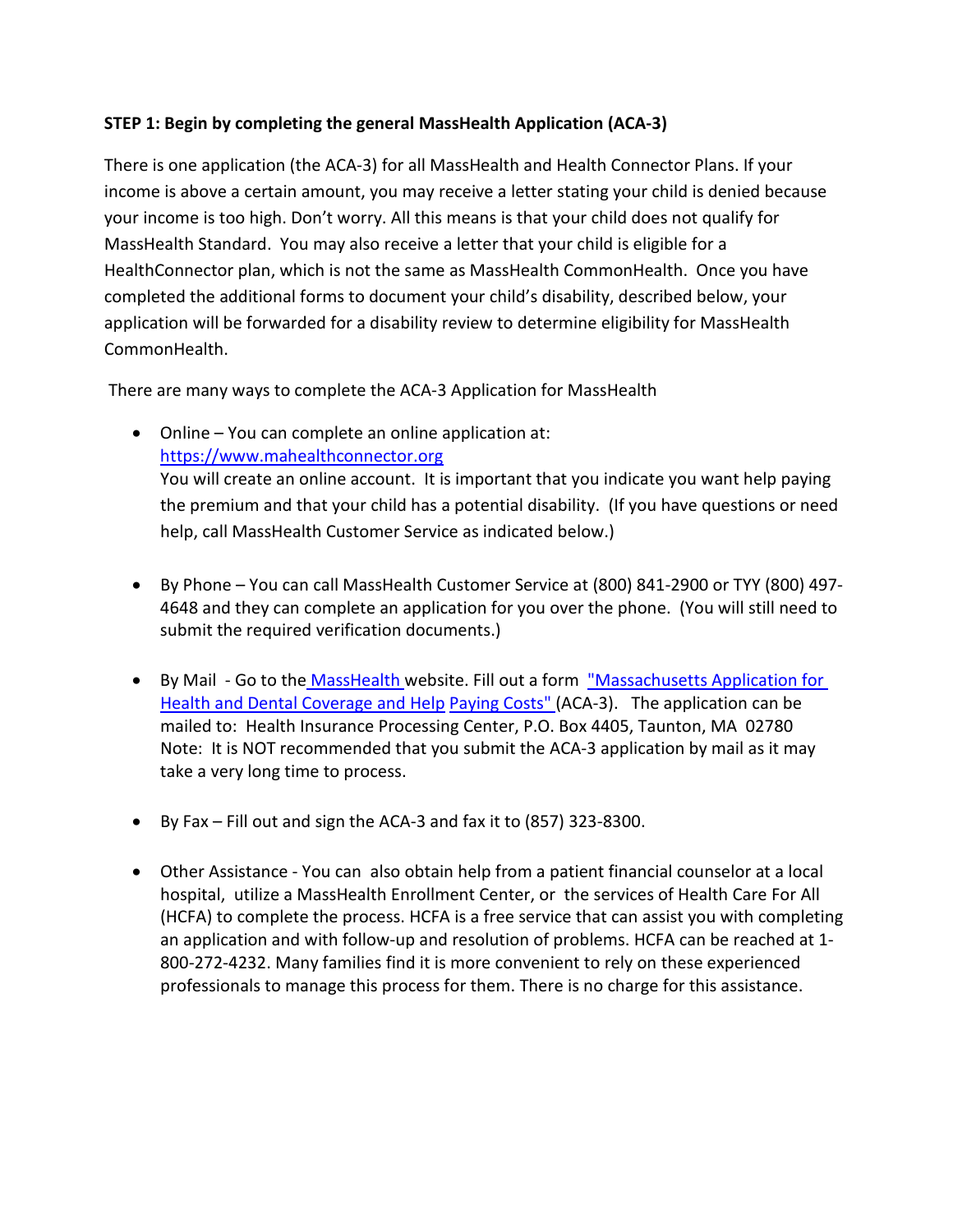#### **CHECKLIST for STEP ONE**

- ◊ ACA-3 Application Complete the ACA-3 Application
	- $\circ$  Be sure to indicate that you want help paying the premium, and answer "yes" to the question: "Doesthe person have a potential disability(PDI)?"
- ◊ Verification Documents: Required documents can be scanned and uploaded directly into your enrollment portal. You can also mail or fax these documents (in support of your application) to MassHealth at the address or fax number below:
	- o Proof of residency
	- o Proof of family income
	- o Proof of citizenship and identity

Mail or fax to: Health Insurance Processing Center PO Box 4405 Taunton, MA 02780 FAX: 857-323-8300

#### Notes:

- See acceptable verification documents at: <https://www.mahealthconnector.org/verification-documents>
- Provide a copy of two recent pay stubs. You do not have to send proof of social security or SSI income. If you are not working, submit an affidavit or "No-Income Form" available at the acceptable verification document link above.
- See "U.S. citizenship/national status and identity requirements for MassHealth/CommonHealth" found in the MassHealth Member Booklet at: [https://www.mass.gov/doc/member-booklet-for-health-and-dental-coverage-and-help](https://www.mass.gov/doc/member-booklet-for-health-and-dental-coverage-and-help-paying-costs-0/download)[paying-costs-0/download](https://www.mass.gov/doc/member-booklet-for-health-and-dental-coverage-and-help-paying-costs-0/download) You only need to send proof of citizenship for the family member who is applying to MassHealth.
- $\Diamond$  Keep a copy of your entire application package for your records.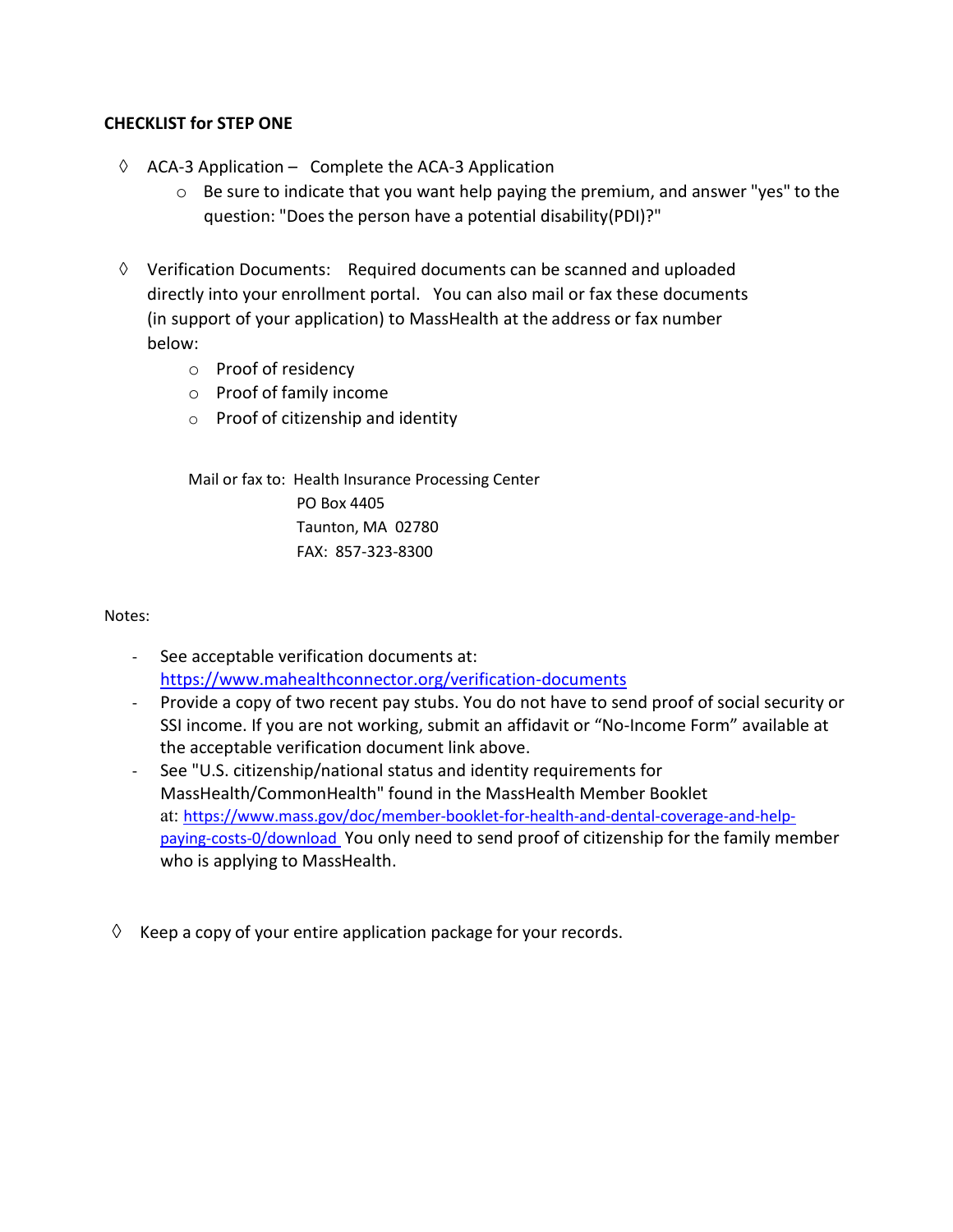## **STEP 2: Additional information required to apply for MassHealth CommonHealth**

#### • **Fill out the MassHealth Disability Supplement, which is described below.**

This information is submitted to UMass/Disability Evaluation Service. They will review your child's disability request for Mass Health. The disability review process can take up to 90 days. To speed up this process, be sure to request the Disability Supplement at the same time as you get the MassHealth application (ACA-3).

[MassHealth Child Disability Supplement \(](https://nam10.safelinks.protection.outlook.com/?url=https%3A%2F%2Fwww.mass.gov%2Fdoc%2Fmasshealth-child-disability-supplement-english%2Fdownload&data=04%7C01%7CLisa.Crouser%40umassmed.edu%7Cba5cfff4e31c4b6eb7c308d951d221df%7Cee9155fe2da34378a6c44405faf57b2e%7C0%7C0%7C637630785212657489%7CUnknown%7CTWFpbGZsb3d8eyJWIjoiMC4wLjAwMDAiLCJQIjoiV2luMzIiLCJBTiI6Ik1haWwiLCJXVCI6Mn0%3D%7C1000&sdata=1%2BzUeaLLLN7W8XpqUKzc7dVIg24MPa3TIkT%2FzUn%2BZ30%3D&reserved=0)or, if your child is 18 or older, the [MassHealth Adult](https://nam10.safelinks.protection.outlook.com/?url=https%3A%2F%2Fwww.mass.gov%2Fdoc%2Fmasshealth-adult-disability-supplement-english-0%2Fdownload&data=04%7C01%7CLisa.Crouser%40umassmed.edu%7Cba5cfff4e31c4b6eb7c308d951d221df%7Cee9155fe2da34378a6c44405faf57b2e%7C0%7C0%7C637630785212667446%7CUnknown%7CTWFpbGZsb3d8eyJWIjoiMC4wLjAwMDAiLCJQIjoiV2luMzIiLCJBTiI6Ik1haWwiLCJXVCI6Mn0%3D%7C1000&sdata=cQ8sa2IEI%2FzNyBwnE9zNya7PvFT6SABPS5Ub0CbXapM%3D&reserved=0)  [Disability Supplement\)](https://nam10.safelinks.protection.outlook.com/?url=https%3A%2F%2Fwww.mass.gov%2Fdoc%2Fmasshealth-adult-disability-supplement-english-0%2Fdownload&data=04%7C01%7CLisa.Crouser%40umassmed.edu%7Cba5cfff4e31c4b6eb7c308d951d221df%7Cee9155fe2da34378a6c44405faf57b2e%7C0%7C0%7C637630785212667446%7CUnknown%7CTWFpbGZsb3d8eyJWIjoiMC4wLjAwMDAiLCJQIjoiV2luMzIiLCJBTiI6Ik1haWwiLCJXVCI6Mn0%3D%7C1000&sdata=cQ8sa2IEI%2FzNyBwnE9zNya7PvFT6SABPS5Ub0CbXapM%3D&reserved=0)

- Pick the appropriate one of the two Disability Supplement forms, depending on your child's age (under 18 or 18 or older). The form tells the review office about your child's medical and mental health providers, daily activities, and educational background. Also, if you have any of the following, make a copy and include with the application:
	- o Your child's medical records;
	- o Individualized Family Services Plan (IFSP);
	- o Individualized Educational Plan (IEP), testing; or
	- o Other records that describe your child's condition(s).
- ALSO complete the Masshealth Medical Records Release Form (which is part of the Supplement) for EACH health provider (or educator) who has information about your child's disability.

This form can be found with the Disability Supplement application. It gives the Disability Evaluation Services Unit permission to contact your child's health provider(s) for more information about your child's medical condition(s). This information helps MassHealth decide if your child is disabled under state and federal law. Fill out a separate release form for each health provider. If your child is in Early Intervention or has an IEP or 504 plan at school, also fill out a release form for these providers/teachers. Be sure to sign each form.

Mail the completed application and copies of all of the above to:

Disability Evaluation Services/ UMASS Medical DES P.O. Box 2796 Worcester, MA 01613-2796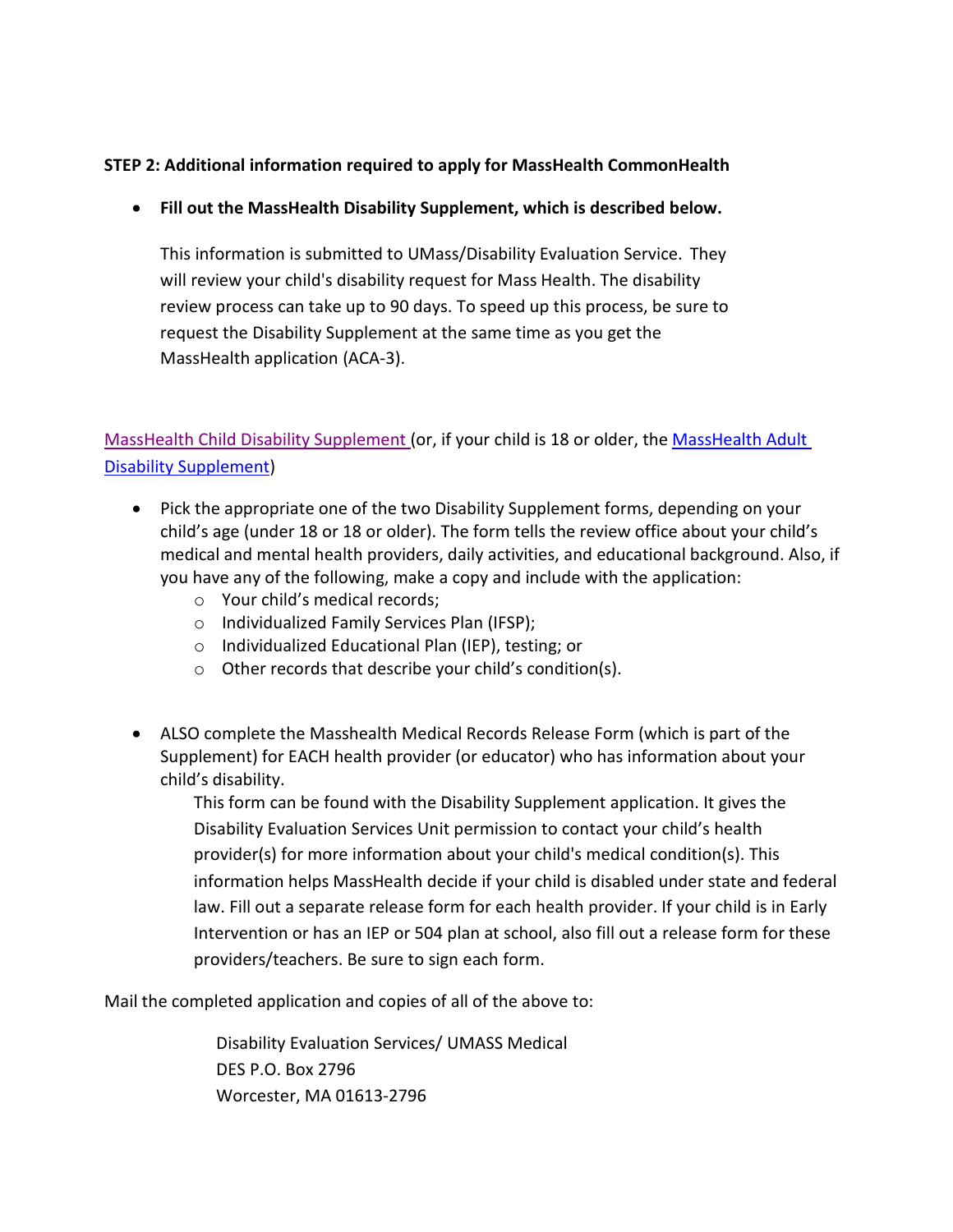Or send by fax to: 774-455-8156; or email to[: DESmailroomteam@umassmed.edu](mailto:DESmailroomteam@umassmed.edu)

If you need help filling out these forms, you can call the UMass/Disability Evaluation Services Help Line at 1-888-497-9890. After you have sent in this information, a staff member from the UMass/Disability Evaluation Service may contact you if more information is needed.

- Follow-up with your child's medical or mental health providers:
	- $\circ$  Make sure your child's medical or mental health providers have responded to the UMass/Disability Evaluation Service's request(s) for information about your child.

## **COMBINED MASSHEALTH + COMMONHEALTH CHECKLIST (STEPS 1 and 2)**

- $\Diamond$  ACA-3 Application Complete the ACA-3 Application
- $\Diamond$  Documents to scan and upload in your portal, mail, or fax to MassHealth to apply for MassHealth:
	- Proof of Residency
	- Proof of family income
	- Proof of citizenship and identity
- ◊ Documents to mail, email, or fax to UMass DES in support of MassHealth CommonHealth disability status:
	- Filled out MassHealth Child Disability Supplement or Adult Disability Supplement
	- Filled out MassHealth Medical Records Release Form(s) be sure to sign all release forms included in the application
	- Copies of records that describe your child's condition, such as medical records, an Individualized Educational Plan (IEP), an Individualized Family Services Plan (IFSP), and psychological testing results
- $\Diamond$  Keep a copy of your entire application package for your records.

## **STEP 3: Third Party Liability Form (TPL)**

- After your child has been approved for CommonHealth, also complete the TPL (Third [Party](https://www.mass.gov/doc/third-party-liability-indicator-tpli-mh/download) [Liability\)](http://www.mass.gov/eohhs/docs/masshealth/provider-services/forms/tpli.pdf) form, which confirms to MassHealth that you have primary or employersponsored health insurance.
- Return the form by mail or fax to the address/phone number listed at the bottom of the Third-Party Liability form.

Once TPL is confirmed, benefits through the Mass Behavioral Health Partnership (MBHP) will be added to the CommonHealth plan. In this way, your child can access CBHI services.